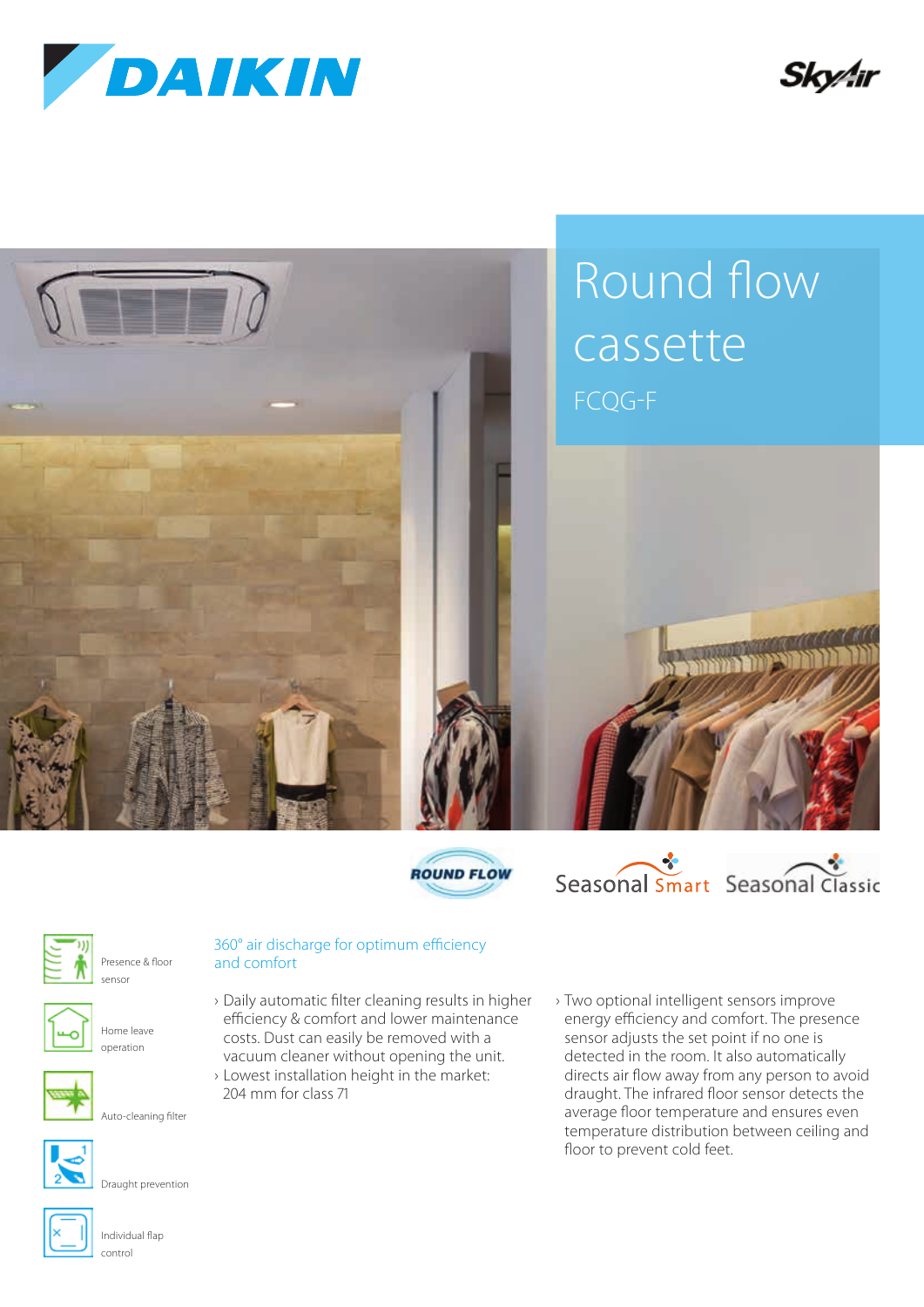# **FCQG-F + RZQSG-L3/9V1/L(8)Y1 /RZQG-L9/L(8)Y1 / RXSL3/L**



| Indoor unit                  |                         |                               | <b>FCOG</b> | 35F                                                                                  | <b>50F</b> | 60F      | 71F   | <b>100F</b> | 125F     | 140F |  |  |
|------------------------------|-------------------------|-------------------------------|-------------|--------------------------------------------------------------------------------------|------------|----------|-------|-------------|----------|------|--|--|
| <b>Dimensions</b>            | Unit                    | HeightxWidthxDepth            | mm          | 204x840x840<br>246x840x840                                                           |            |          |       |             |          |      |  |  |
| Decoration panel             | Colour                  |                               |             | Pure White (RAL 9010)                                                                |            |          |       |             |          |      |  |  |
|                              |                         | Dimensions HeightxWidthxDepth | mm          | 50x950x950 (white with grey louvers, full white) / 130x950x950 (auto-cleaning panel) |            |          |       |             |          |      |  |  |
| Sound power level            | Cooling/Heating         |                               | dBA         |                                                                                      | 49/49      | 51/51    | 58/58 |             |          |      |  |  |
| Sound pressure level Cooling |                         | High/Nom./Low                 | dBA         | 31/29/27                                                                             |            | 33/31/28 |       | 37/33/29    | 41/35/29 |      |  |  |
|                              | Heating                 | High/Nom./Low                 | dBA         | 31/29/27                                                                             |            | 33/31/28 |       | 37/33/29    | 41/35/29 |      |  |  |
| Control systems              | Infrared remote control |                               |             | BRC7FA532F                                                                           |            |          |       |             |          |      |  |  |
|                              | Wired remote control    |                               |             | BRC1D52 / BRC1E52A/B                                                                 |            |          |       |             |          |      |  |  |

The BYCQ140D7W1W has white insulations. Be informed that formation of dirt on white insulation is visibly stronger and that it is consequently not advised to install the BYCQ140D7W1W decoration panel

in environments exposed to concentrations of dirt.<br>BYCQ140D7W1: pure white standard panel with grey louvers; BYCQ140D7W1W: pure white standard panel with white louvers; BYCQ140D7GW1: pure white auto cleaning panel

### Combination with split outdoor units is ideal for smaller applications such as retail or residential applications

| <b>Efficiency data</b>      |                | $FCOG + RXS$                  |                        | $35F + 35L3$      | $50F + 50L$        | $60F + 60L$ |  |  |  |
|-----------------------------|----------------|-------------------------------|------------------------|-------------------|--------------------|-------------|--|--|--|
| Cooling capacity            | Min./Nom./Max. |                               | kW                     | 1.3/3.4/4.0       | 1.7/5.0/5.3        | 1.7/5.7/5.7 |  |  |  |
| Heating capacity            | Min./Nom./Max. |                               | kW                     | 1.3/4.20/5.2      | 1.7/6.00/6.0       | 1.7/7.0/7.0 |  |  |  |
| Power input                 | Cooling        | Min./Nom./Max.                | kW                     | 0.400/0.909/1.100 | $-/1.410/-$        | $-/1.640/-$ |  |  |  |
|                             | Heating        | Min./Nom./Max.                | kW                     | 0.230/1.200/1.840 | $-/1.620/-$        | $-/1.990/-$ |  |  |  |
| Seasonal efficiency         | Coolina        | Energy label                  |                        |                   |                    |             |  |  |  |
| (according to EN14825)      |                | Pdesign                       | kW                     | 3.50              | 5.00               | 5.70        |  |  |  |
| ℁                           |                | <b>SEER</b>                   |                        | 6.35              | 6.48               | 6.22        |  |  |  |
|                             |                | Annual energy consumption kWh |                        | 193               | 270                | 321         |  |  |  |
|                             | Heating        | Energy label                  |                        | $A++$             | $A+$               |             |  |  |  |
|                             | (Average       | Pdesign                       | kW                     | 3.32              | 4.36               | 4.71        |  |  |  |
|                             | climate)       | SCOP                          |                        | 4.90              | 4.29               | 4.00        |  |  |  |
|                             |                | Annual energy consumption kWh |                        | 949               | 1.426              | 1.646       |  |  |  |
| Nominal efficiency (cooling | EER            |                               |                        | 3.74              | 3.55               | 3.48        |  |  |  |
| at 35°/27° nominal load.    | COP            |                               |                        | 3.50              | 3.70               | 3.52        |  |  |  |
| heating at 7°/20° nominal   |                | Annual energy consumption     | kWh                    | 455               | 705                | 820         |  |  |  |
| load)                       |                | Energy label Cooling/Heating  |                        | A/B               | A/A                | A/B         |  |  |  |
|                             |                |                               |                        |                   |                    |             |  |  |  |
| <b>Outdoor unit</b>         |                |                               | <b>RXS</b>             | 35L3              | 50L                | 60L         |  |  |  |
| <b>Dimensions</b>           | Unit           | HeightxWidthxDepth            | mm                     | 550x765x285       | 735 (0.000x825x300 |             |  |  |  |
| Sound power level           | Cooling        |                               | dBA                    | 61                |                    | 62          |  |  |  |
|                             | Heating        |                               | dBA                    | 61                |                    | 62          |  |  |  |
| Sound pressure level        | Cooling        | High/Low                      | dBA                    | 48/44             | 48/44              | 49/46       |  |  |  |
|                             |                | Heating High/Low              | dBA                    | 48/45             | 48/45              | 49/46       |  |  |  |
| Operation range             |                | Cooling Ambient Min.~Max.     | °CDB                   |                   | $-10 - 46$         |             |  |  |  |
|                             |                | Heating Ambient Min.~Max.     | °CWB                   | $-15 - 18$        |                    |             |  |  |  |
| Refrigerant                 | Type/GWP       |                               |                        |                   | R-410A/2,087.5     |             |  |  |  |
|                             | Charge         |                               | kg/TCO <sub>2</sub> Eq | 1.2/2.5           | 1.7/3.5            | 1.5/3.1     |  |  |  |
| Power supply                |                | Phase/Frequency/Voltage       | Hz/V                   | 1~/50/220-240     | 1~/50/220-230-240  |             |  |  |  |

EER/COP according to Eurovent 2012, for use outside EU only (2) Nominal efficiency: cooling at 35°/27° nominal load, heating at 7°/20° nominal load.

Contains fluorinated greenhouse gases.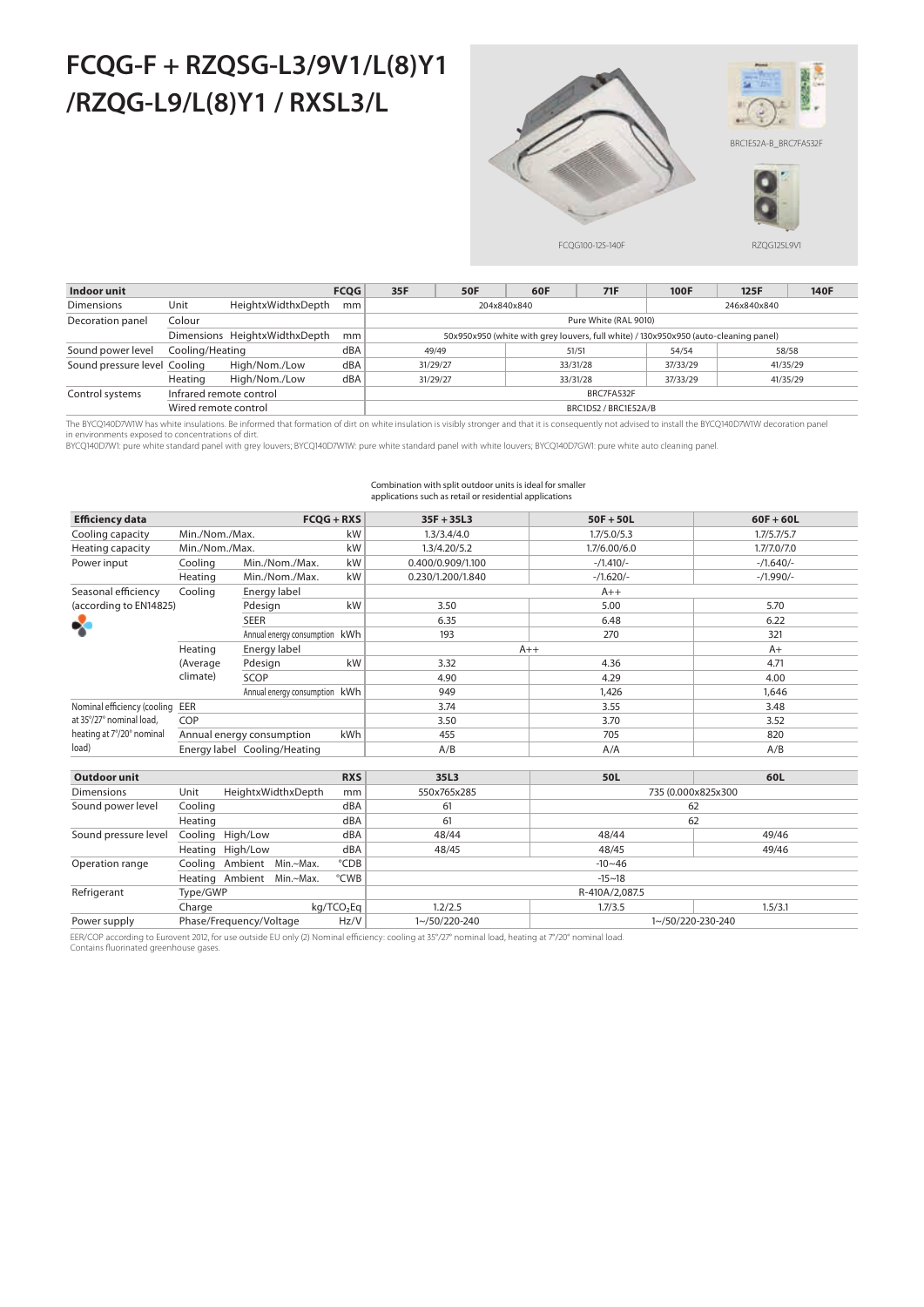

| <b>Efficiency data</b>      |                           | $FCOG + RZOG$                 |        | $71F +$ | $100F +$ | $125F +$ | $140F +$                 | $71F +$ | $100F +$ | $125F +$ | $140F +$ |
|-----------------------------|---------------------------|-------------------------------|--------|---------|----------|----------|--------------------------|---------|----------|----------|----------|
|                             |                           |                               | 71L9V1 | 100L9V1 | 125L9V1  | 140L9V1  | 71L8Y1                   | 100L8Y1 | 125L8Y1  | 140LY1   |          |
| Cooling capacity            | Nom.                      |                               | kW     | 6.8     | 9.5      | 12.0     | 13.4                     | 6.8     | 9.5      | 12.0     | 13.4     |
| Heating capacity            | Nom.                      |                               | kW     | 7.5     | 10.8     | 13.5     | 15.5                     | 7.5     | 10.8     | 13.5     | 15.5     |
| Power input                 | Cooling                   | Nom.                          | kW     | 2.01    | 2.45     | 3.22     | $\sim$                   | 2.01    | 2.45     | 3.22     | 4.17     |
|                             | Heating                   | Nom.                          | kW     | 1.89    | 2.60     | 3.72     | $\sim$                   | 1.89    | 2.60     | 3.72     | 4.30     |
| Seasonal efficiency Cooling |                           | Energy label                  |        | $A++$   |          | $A+$     | $\overline{\phantom{a}}$ | $A++$   |          | $A+$     |          |
| (according to               |                           | Pdesign                       | kW     | 6.80    | 9.50     | 12.00    | $\overline{\phantom{a}}$ | 6.8     | 9.5      | 12       |          |
| EN14825)                    |                           | <b>SEER</b>                   |        | 6.80    |          | 6.00     | $\overline{\phantom{a}}$ | 6.8     |          | 6        |          |
|                             |                           | Annual energy consumption kWh |        | 350     | 489      | 700      | $\overline{\phantom{a}}$ | 350     | 489      | 700      |          |
| ℁                           | Heating                   | Energy label                  |        | $A+$    | $A++$    | $A+$     | $\overline{\phantom{a}}$ | $A+$    | $A++$    | $A+$     |          |
|                             | (Average                  | Pdesign                       | kW     | 6.33    | 11.30    | 12.66    | $\overline{\phantom{a}}$ | 6.33    | 11.3     | 12.66    |          |
|                             | climate)                  | SCOP                          |        | 4.20    | 4.61     | 4.10     | $\overline{\phantom{a}}$ | 4.2     | 4.61     | 4.1      |          |
|                             |                           | Annual energy consumption kWh |        | 2,110   | 3,432    | 4,323    | $\overline{\phantom{a}}$ | 2,110   | 3,432    | 4,323    |          |
| Nominal efficiency          | EER                       |                               |        | 3.39    | 3.87     | 3.73     | 3.21                     | 3.39    | 3.87     | 3.73     | 3.21     |
|                             | COP                       |                               |        | 3.97    | 4.15     | 3.63     | 3.61                     | 3.97    | 4.15     | 3.63     | 3.61     |
|                             | Annual energy consumption |                               | kWh    | 1,005   | 1,225    | 1,610    | 2,085                    | 1,005   | 1,225    | 1,610    | 2,085    |
|                             | Energy label              | Cooling/Heating               |        |         | A/A      |          | $\overline{\phantom{a}}$ |         | A/A      |          |          |

| Outdoor unit              |                         |                           | <b>RZQG</b> | <b>71L9V1</b>          | 100L9V1          | 125L9V1 | 140L9V1        | <b>71L8Y1</b> | 100L8Y1         | 125L8Y1  | 140LY1         |    |  |
|---------------------------|-------------------------|---------------------------|-------------|------------------------|------------------|---------|----------------|---------------|-----------------|----------|----------------|----|--|
| <b>Dimensions</b>         | Unit                    | <b>HeightxWidthxDepth</b> |             |                        | mm 990 x940 x320 |         | 1.430 x940x320 |               | 990 x940x320    |          | 1,430 x940x320 |    |  |
| Sound power level Cooling |                         |                           |             | dBA                    | 64               | 66      | 67             | 69            | 64              | 66<br>67 |                |    |  |
| Sound pressure<br>Cooling |                         | Nom.                      |             |                        | 48               | 50      | 51             | 52            | 48              | 50       | 51             | 52 |  |
| level                     | Heating                 | Nom.                      |             | dBA                    | 50               | 52      | 53             |               | 50              | 52       | 53             |    |  |
|                           |                         | Night quiet mode Level1   |             |                        | 43               |         | 45             |               | 43              | 45       |                |    |  |
| Operation range           | Cooling                 | Ambient Min.~Max.         |             | °CDB                   | $-15 - 50$       |         |                |               |                 |          |                |    |  |
|                           | Heating                 | Ambient Min.~Max.         |             | °CWB                   |                  |         |                |               | $-20 \sim 15.5$ |          |                |    |  |
| Refrigerant               | Type/GWP                |                           |             |                        | R-410A/2.087.5   |         |                |               |                 |          |                |    |  |
|                           | Charge                  |                           |             | kq/TCO <sub>2</sub> Eq | 2.9/6.1          |         | 4.0/8.4        |               | 2.9/6.1         |          | 4.0/8.4        |    |  |
| Powersupply               | Phase/Frequency/Voltage |                           |             | Hz/V                   |                  |         | 1~/50/220-240  |               | 3N~/50/380-415  |          |                |    |  |

EER/COP according to Eurovent 2012, for use outside EU only (2) Nominal efficiency: cooling at 35°/27° nominal load, heating at 7°/20° nominal load Contains fluorinated greenhouse gases.